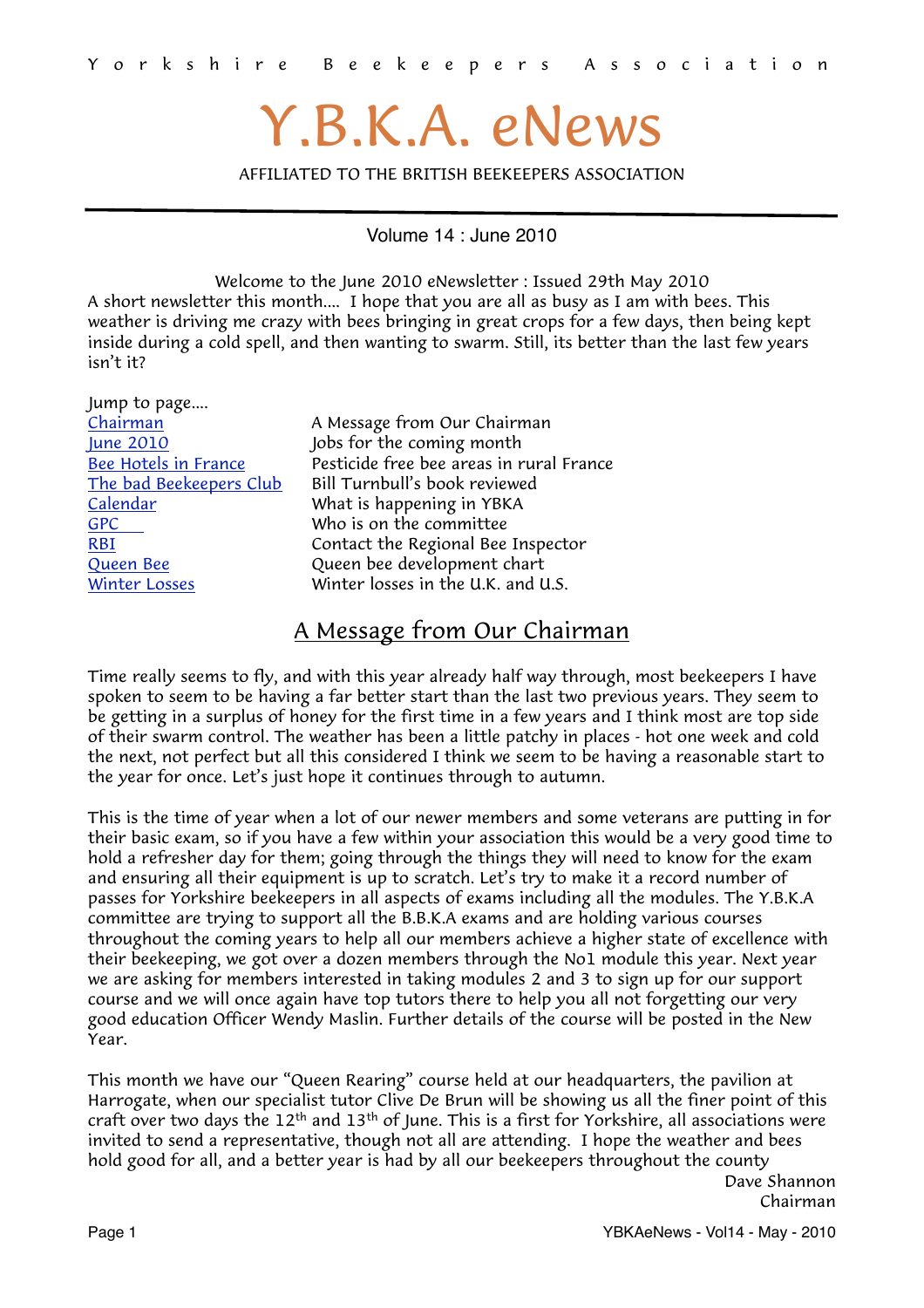#### <span id="page-1-0"></span>June

So all of the books say something like this....

The early part of June marks the transition between the Spring flowers and the blooming of the Summer flowers. Nectar may be scarce in some places and seasons. This is the 'June Gap' . Feeding may be necessary, especially if you have removed the Spring honey. Should an extended dry period occur, and they do occasionally, make sure a shallow dish of water is available to the bees. They need it to mobilise their honey stores and to raise brood.

In most districts bees will swarm sometime this month if left to their own devices, earlier to the Southwest and later to the Northeast. All colonies require regular, nine day examination. Queen rearing should be undertaken at this time during a nectar flow. The queens raised this month will get a chance to mate well in warm July weather. Now begin to prepare your heather harvest colonies. Those need vigorous young queens and abundant foragers.

Now for what has really happened and may go on happening......

May has seen a super period of good weather which has coincided with, firstly the spring tree flowering and then a second period coinciding with the second half of the rape flowering period interrupted by a very cold snap. Colonies have exploded into a frenzy of making queen cells and artificial swarm control has caused many beekeepers to suffer IES - Insufficient Equipment Syndrome.

And forget this phrase "colonies should be examined every 8/9 days" - colonies need to be examined every 6/7 days - if you knock down queen cells they will be rebuilt within hours and the bees can be leaving immediately the cells are sealed. If you want to keep those bees then be ready to artificially swarm at the earliest opportunity!!!!

And don't forget that even an expert can miss a queen cell. Two pairs of eyes are better than one to look over combs where the bees have really gone to town building cells. The chart showing the development stages of the queen, given below, may help.

As mentioned last month the BBKA provides some excellent information on swarming, links to which are provided below; [SWARMS](http://www.britishbee.org.uk/files/swarms_leaflet-R3.pdf) [SWARM CONTROL FOR THE BEGINNER](http://www.britishbee.org.uk/files/swarmcont_B3.PDF) [COLLECTING A SWARM](http://www.britishbee.org.uk/files/colswarm_B4.PDF)

If you have been able to get a good crop in spring then extract the honey now because the prediction is for continued good weather this summer (just look at the Ash and the Oak) so you may need those frames and boxes.

Make sure that your queens are marked. It makes swarm control much easier.

[Bill Cadmore, Editor](mailto:ybkanews@ntlworld.com?subject=eNewsletter) [back](#page-0-1)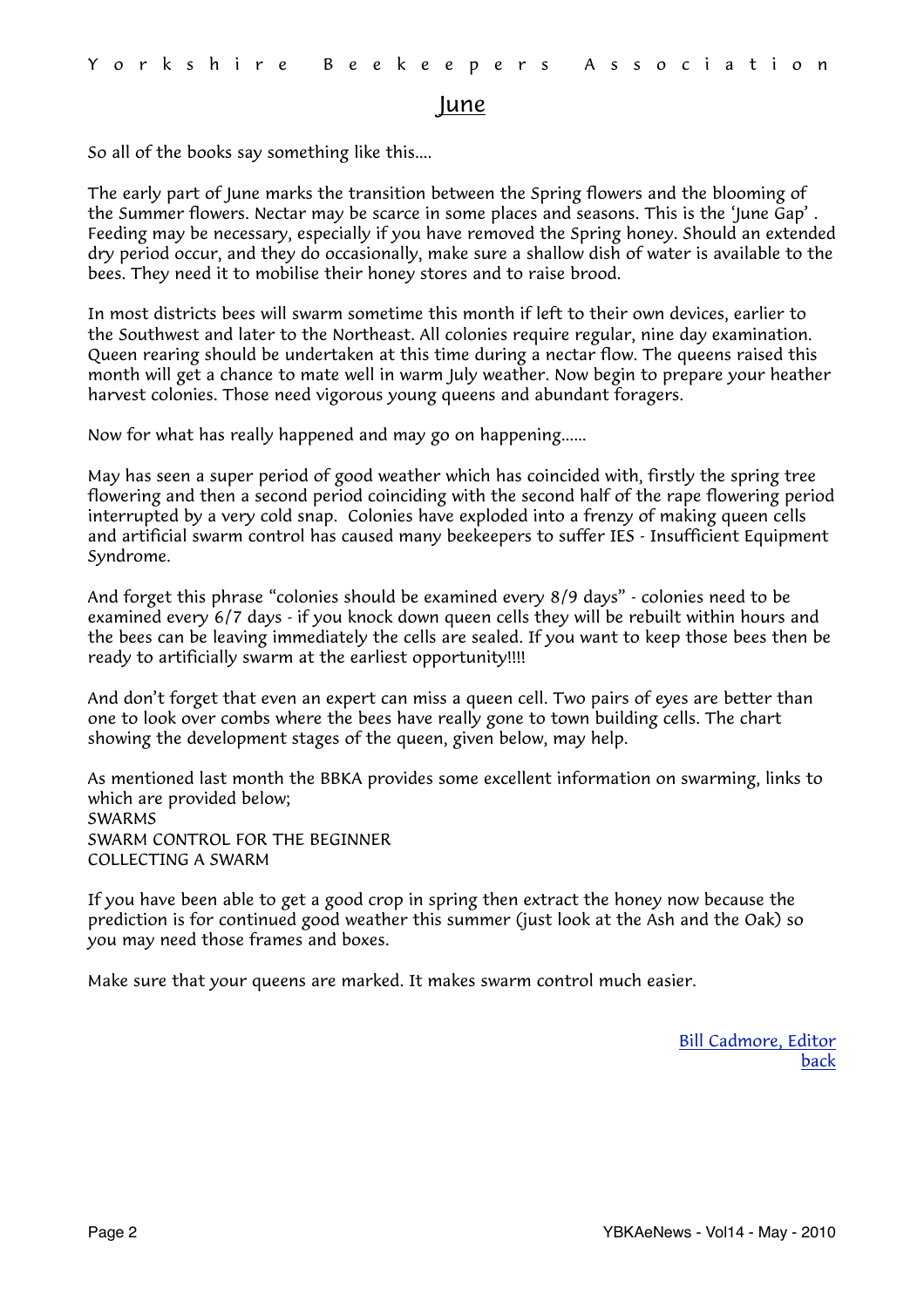## <span id="page-2-0"></span>Brussels and Paris to spend £2m on pesticide-free bee hotels

It sounds like the sort of scheme to whip eurosceptics into a fury  $-$  £1 million spent by Brussels on building hotels for French bees. But scientists insist that the project, launched this month in Lyons, could help to slow the decline of the European bee population, saving vegetables, fruit, flowers — and billions of euros.

The theory is that pesticide use has become so widespread in farming regions that wild bees would be better off in towns that have banned pesticides and insecticides in parks and public gardens, said Frédéric Vyghen, of Arthropolgia, an environmental association running the project — Urbanbees — with the French National Institute for Agronomic Research and Lyons University.

The five-year programme will cost  $E2$  million, with half coming from the European Union and the rest from French local authorities. Researchers are to build 48 insect "hotels" in and around Lyons. They will be 4m long, 2m high and be made of earth, bricks and plant stalks.

Mr Vyghen said homeowners would be asked to plant indigenous flowers for the benefit of France's 1,000 species of bees and to mow lawns less. France has 1.3 million hives generating sales of  $£100$  million last year. "If they died out, we'd have no vegetables, fruit  $-$  nothing," said Mr Vyghen.

<span id="page-2-1"></span>

|           | Regional Bee Inspector Ivor Flatman, tel. 01924 252795, e-mail           |
|-----------|--------------------------------------------------------------------------|
|           | ivor.flatman@fera.gsi.gov.uk                                             |
| Regional  | NBU office: National Bee Unit, The Food and Environment Research Agency, |
| Bee       | Sand Hutton, York, UK, YO41 1LZ                                          |
| Inspector | Email: <u>nbu@fera.gsi.gov.uk</u>                                        |
|           | Telephone: 01904 462510                                                  |
|           | Web site: https://secure.fera.defra.gov.uk/beebase/                      |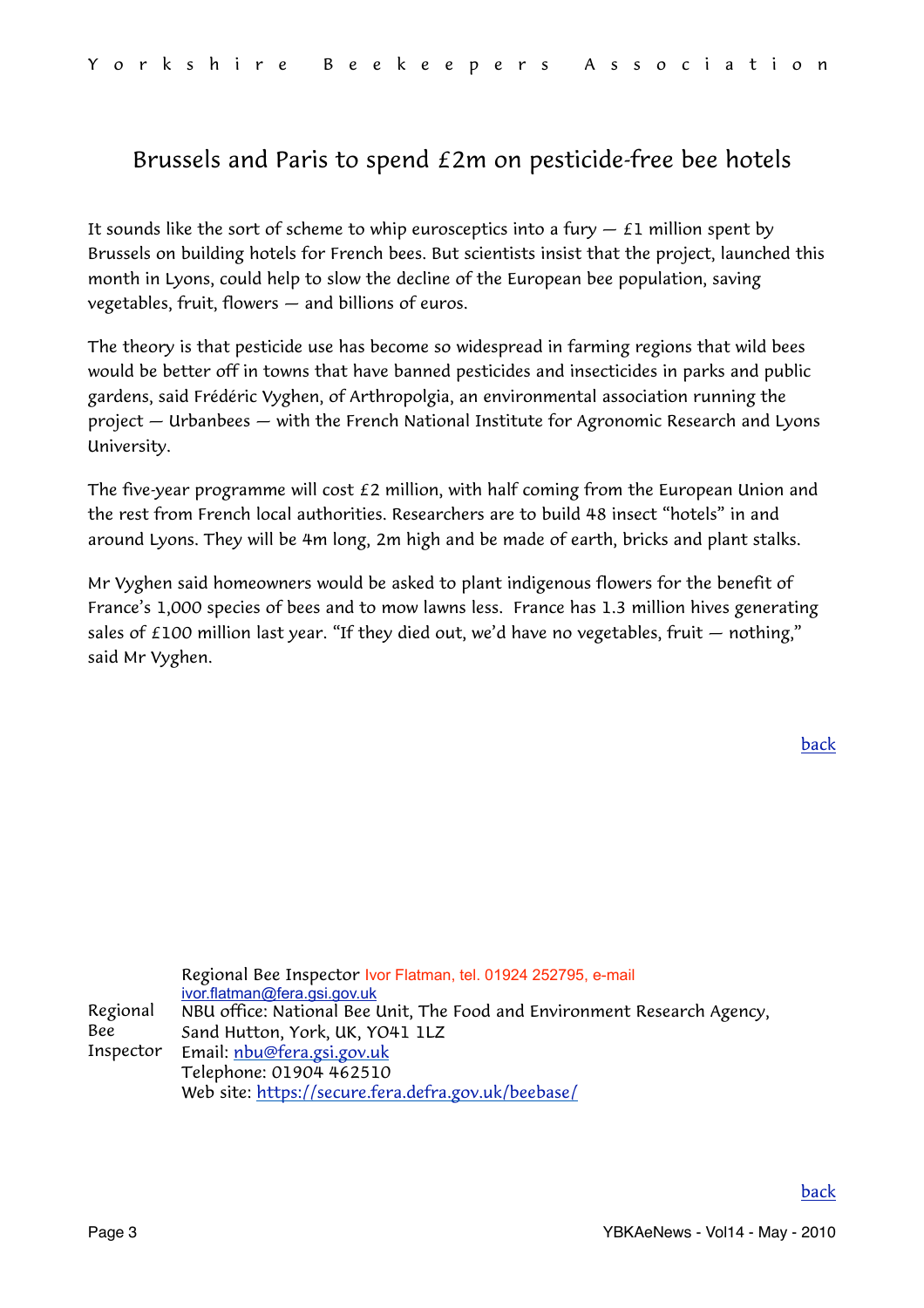#### <span id="page-3-0"></span>Queen Bee

|                            | Day             | Stage                                                                    | R Bums Handout 7/11/2006                            |        |                                                                          |     |                         |  |
|----------------------------|-----------------|--------------------------------------------------------------------------|-----------------------------------------------------|--------|--------------------------------------------------------------------------|-----|-------------------------|--|
| Egg is laid                | 1               | egg                                                                      |                                                     |        |                                                                          |     | Kingdom: Animalia       |  |
|                            | 2               | egg                                                                      |                                                     |        |                                                                          |     | Phylum: Arthropda       |  |
|                            | 3               | egg                                                                      | hatching                                            |        |                                                                          |     | Class: Insecta          |  |
|                            | 4               | 1st Iarval                                                               | 1st instar<br>(moult)                               | larvae | The best queens reared from 1-2 day-old                                  |     | Order: Hymenoptera      |  |
|                            | 5               | 2nd larval                                                               | 2nd instar<br>(moult)                               |        |                                                                          |     | Family: Apiidae         |  |
|                            | 6               | 3rd larval                                                               | 3rd instar<br>(moult)                               |        |                                                                          |     | Genus: Apis             |  |
|                            | 7               | 4th larval                                                               | 4th instar<br>(no moult)                            |        | Sealing begins                                                           |     | Species: Apis mellifera |  |
| Cell is sealed             | 8               | arva                                                                     | gorging                                             |        | Sealed; gorging on remaining food in cell                                |     |                         |  |
|                            | 9               | larva /<br>pre-pupa                                                      |                                                     |        | Cacoon spinning begins                                                   |     |                         |  |
|                            | 10              | pre-pupa                                                                 | 5th moult                                           |        | Pupal form develops                                                      |     |                         |  |
|                            | 11              | pupa                                                                     |                                                     |        |                                                                          |     |                         |  |
| Red eye                    | 12              | pupa                                                                     |                                                     |        | Color develops in the eye                                                |     |                         |  |
| Yellowing of thorax        | 13              | pupa                                                                     |                                                     |        | Color begins to develop in the thorax                                    |     |                         |  |
| Yellowing of abdomen       | 14              | pupa                                                                     |                                                     |        | Color begins to develop in the abdomen                                   |     |                         |  |
| Pupa moult                 | 15              | pupa                                                                     | 6th moult                                           |        | The wings, legs, and mouth parts are<br>freed; the pupa becomes an adult |     |                         |  |
| Emergence                  | 16              | adult                                                                    |                                                     |        | and is able to chew thru the cell.<br>queen emerges                      | The |                         |  |
| <b>Orientation Flights</b> |                 | 18-23 adult                                                              |                                                     | later. | Adult takes orientation flights 3-5 days                                 |     |                         |  |
| Mating                     | 24-31* adult    |                                                                          |                                                     |        | Adult takes mating flights                                               |     |                         |  |
| Egg laying                 | 2-5 days adult  |                                                                          |                                                     |        | Mated adult begins to lay after mating                                   |     |                         |  |
| Kingdom: Animalia          |                 | Order: Hymenoptera<br>Species: Apis mellifera (common western honey bee) |                                                     |        |                                                                          |     |                         |  |
| Phylum: Arthropda          | Family: Apiidae |                                                                          | Apis mellifera scutellata<br>Apis mellifera carnica |        |                                                                          |     |                         |  |
| Class: Insecta             | Genus: Apis     |                                                                          | Apis mellifera ligustica                            |        | Apis mellifera adansonii                                                 |     |                         |  |

#### European Honey Bee - Queen Development Stages

[back](#page-0-1)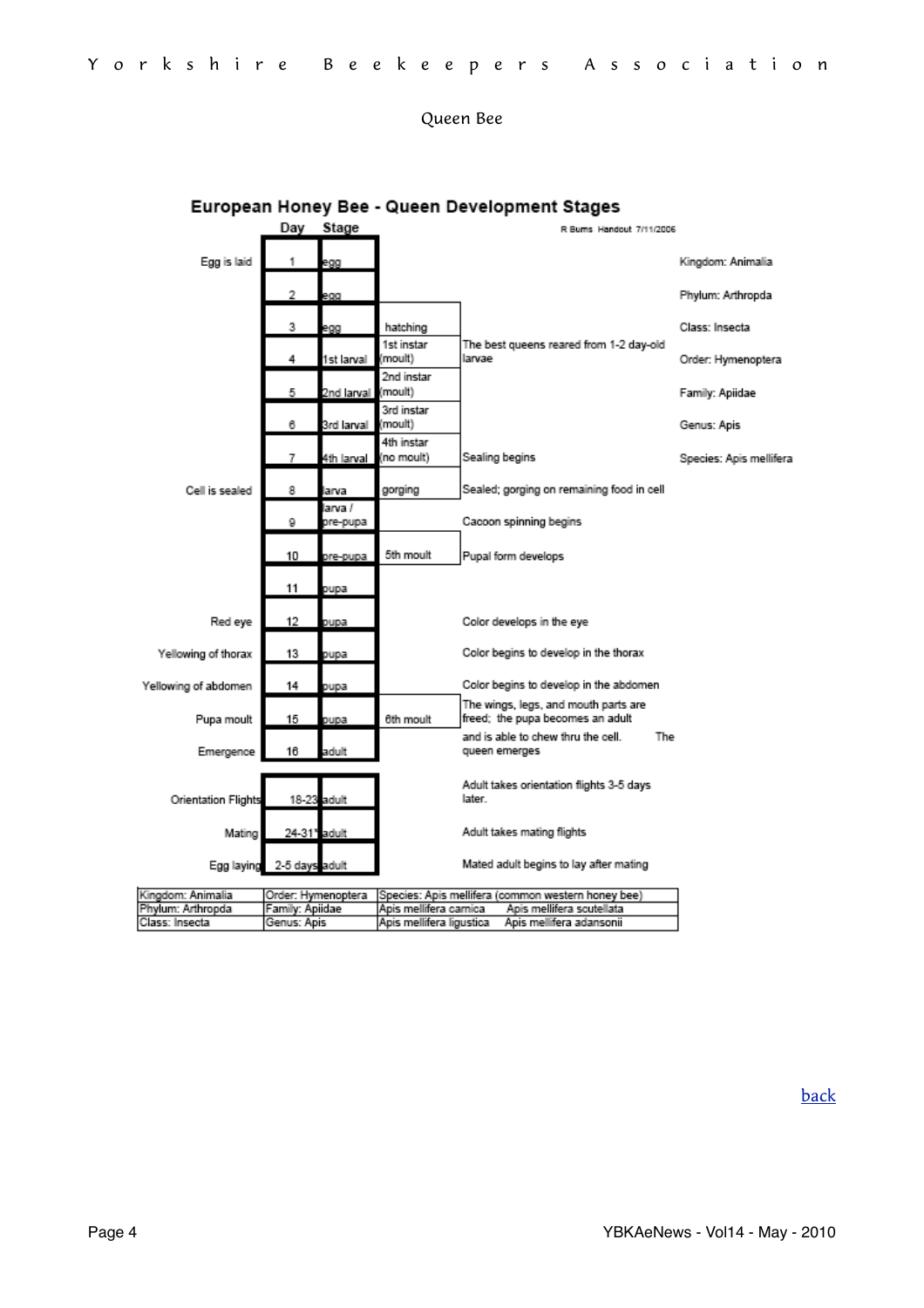# <span id="page-4-0"></span>The BAD BEEKEEPERS CLUB Bill Turnbull ISBN 978-1-84744-398-4, Published by Sphere

I find this rather confusing - myself writing a review on a book!.

Those who know me will understand I am not one to even read a book, let alone write a review on one. If I admit to being a Chartered Engineer by profession you might understand that I use the index of a book, look up what is required and then get on with getting my hands dirty, usually the books are manuals on tractors, cars or classic bikes - certainly not books on bees.

My experience with beekeeping books is broadly similar, I pride myself on having never read one fully, but I have opened a few up from time to time, I soon seem to disagree with the author, put it aside and go off onto other things. Suppose I have a relatively short attention span (I can't watch a film for the same reason). My beekeeping knowledge is all practical gained from my Father, Allan and attending YBKA/BBKA lectures.

So why did I end up reading this book from cover to cover ?. Simply I could not put it down. I found it written in a humorous style with Bill poking fun at himself, basically I enjoyed it. We all feel we know Bill Turnbull very well from his BBC reporting and his presenter slot on BBC breakfast TV. I even wished him "Good Morning" at the last Stoneleigh Convention and for a moment wondered why he did not recognise me.

The Bad Beekeepers Club (Bill's second "BBC") is about his experiences getting involved in beekeeping, from wondering in amazement at a swarm being collected from his garden, then a few years later embarking on his first beginners class, through his first experience of getting stung and his first honey harvest. It also covers his (brief) involvement in Strictly Come Dancing with the professional dancer Karen Hardy. It is a really amusing reflection on his experiences and the beekeeping detail is basic, accurate and to the point - ideal to concentrate the theoretical details that are spinning around in the heads of all the new beekeepers all associations have at present.

So whilst it is not a beekeeping text book it is a useful read for beginners, as it reduces some of the confusing terms we use in beekeeping which beginners sometimes struggle to get to grips with. Bill does not promote the book as a beekeeping guide, but is a handy guide as to what NOT to do. Hopefully a few new beekeepers can learn from Bill's mistakes.

Generally a good, fun book with fairly accurate and simple beekeeping details that would not be out of place in any association library.

Tony Jefferson BEng CEng FIEE Stonelea Apiculture

[back](#page-0-1)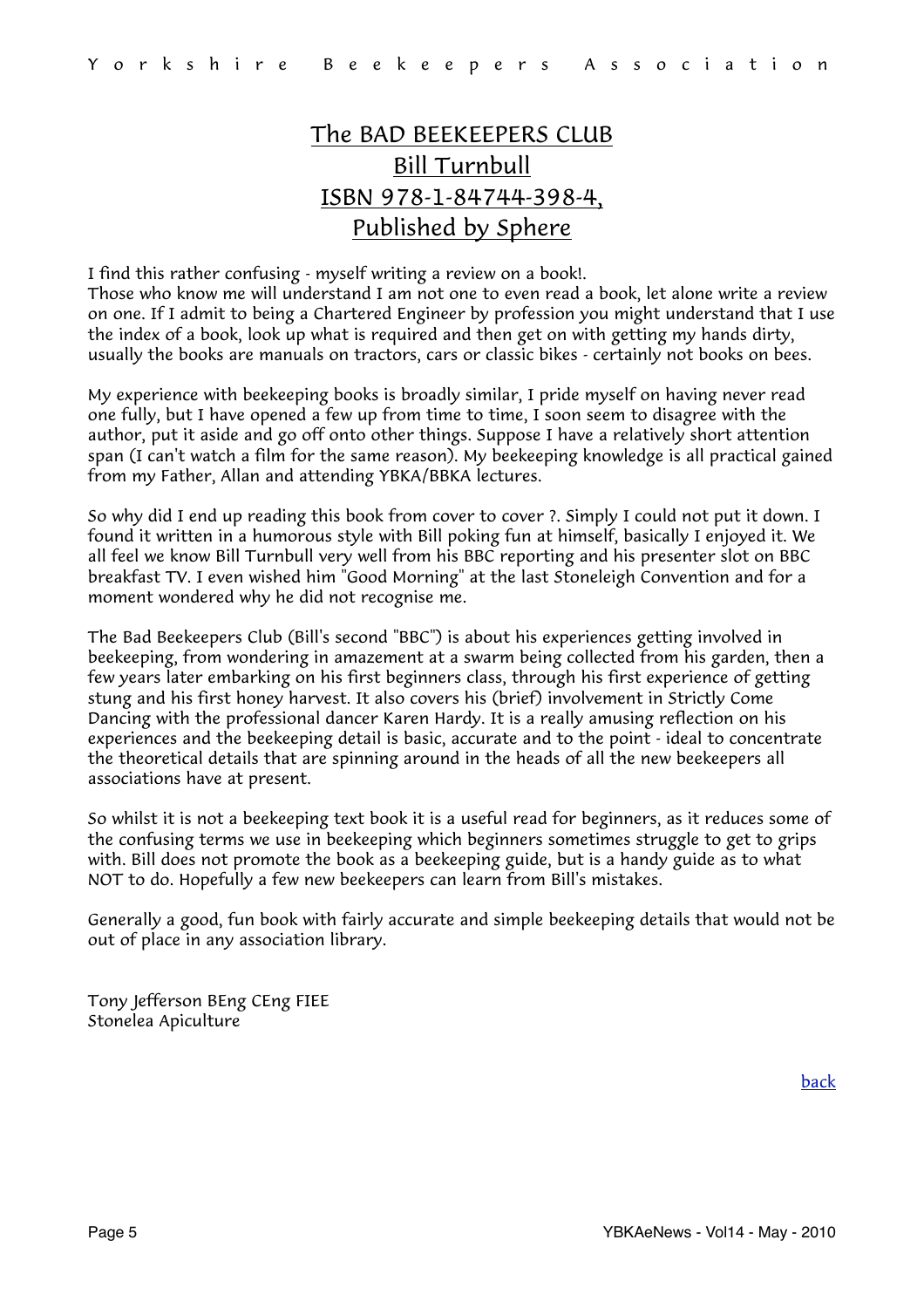#### <span id="page-5-0"></span>Calendar

### YORKSHIRE BEEKEEPERS ASSOCIATION

#### **EVENTS CALENDAR 2009/10**

| <b>EVENT</b>                         | <b>VENUE</b>                             | <b>DATE</b>          |
|--------------------------------------|------------------------------------------|----------------------|
| <b>BBKA Module tutorial</b>          | Normanby Pavilion GYS                    | 19 December 2009     |
| <b>BBKA Module tutorial</b>          | Normanby Pavilion GYS                    | 9 January 2010       |
| <b>BBKA Annual Delegates Meeting</b> | Stoneleigh Warks                         | 16 January 2010      |
| YBKA GPC meeting                     | Normanby Pavilion GYS                    | 5 February 2010      |
| <b>BBKA Module tutorial</b>          | Normanby Pavilion GYS                    | 20 February 2010     |
| <b>YBKA Spring Conference</b>        | Normanby Pavilion GYS                    | 6 March 2010         |
| <b>BBKA Module Examinations</b>      | Normanby Pavilion GYS                    | 20 March 2010        |
| YBKA Honey Judges workshop           | Normanby Pavilion GYS                    | 27 March 2010        |
| <b>BBKA Stoneleigh Conference</b>    | Stoneleigh Warks                         | 16,17,18 April 2010  |
| <b>YBKA Bishop Burton Conference</b> | <b>Bishop Burton College</b><br>Beverley | 24 April 2010        |
| YBKA GPC meeting                     | Normanby Pavilion GYS                    | 7 May 2010           |
| <b>YBKA Queen Rearing course</b>     | Normanby Pavilion GYS                    | 12 & 13 June 2010    |
| <b>YAS Countryside Days</b>          | <b>Great Yorkshire</b><br>Showground     | 15 & 16 June 2010    |
| YBKA GPC meeting                     | Normanby Pavilion GYS                    | 18 June 2010         |
| <b>Great Yorkshire Show</b>          | Normanby Pavilion GYS                    | 13, 14, 15 July      |
| YBKA GPC meeting                     | Normanby Pavilion GYS                    | 24 September 2010    |
| YAS Countryside Live                 | <b>Great Yorkshire</b><br>Showground     | 23 & 24 October 2010 |
| YBKA GPC meeting                     | Normanby Pavilion GYS                    | 3 December 2010      |
| YBKA AGM                             | Normanby Pavilion GYS                    | 4 December 2010      |

#### [back](#page-0-1)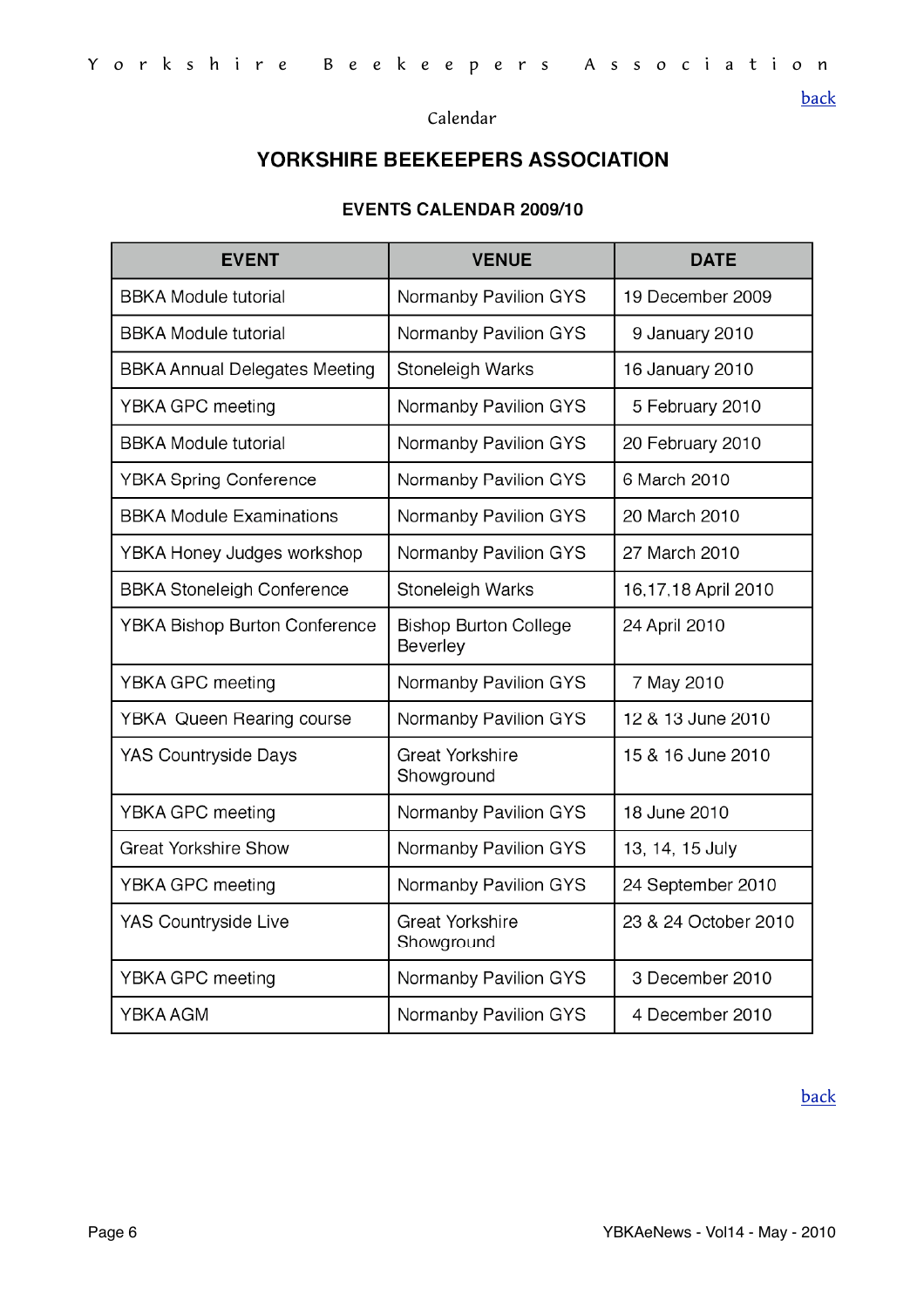#### <span id="page-6-0"></span>GPC

#### Y.B.K.A. Executive Committee

Chairman / Honey Show Organisation Dave Shannon 01302-772837 [dave\\_aca@tiscali.co.uk](mailto:dave_aca@tiscali.co.uk?subject=GPC) Vice Chairman / Newsletter Editor Bill Cadmore 01132160482 [bill.cadmore@ntlworld.com](mailto:bill.cadmore@ntlworld.com) Secretary Brian Latham 01132643436 [brian.latham@ntlworld.com](mailto:brian.latham@ntlworld.com) Treasurer John Whittaker 01937 834688 [johnmartinwhitaker@hotmail.com](mailto:johnmartinwhitaker@hotmail.com) Equipment Officer Peter Hoskins 01132554853 [peter.hoskins7@ntlworld.com](mailto:peter.hoskins7@ntlworld.com) Education/Examinations Wendy Maslin 01482 656018 [wendy@maslin.karoo.co.uk](mailto:wendy@maslin.karoo.co.uk)

BBKA Delegate Tony Jefferson 07749731945 [stoneleabees@yahoo.co.uk](mailto:stoneleabees@yahoo.co.uk) Information Officer Vacant Environment and spray liaison officer Alan Woodward 01302-868169 [janalan44@btinternet.com](mailto:janalan44@btinternet.com) Web Master Eli Shannon [eliboosha@tiscali.co.uk](mailto:eliboosha@tiscali.co.uk) YAS Representative Michael Badger 0113 294 5879 [buzz.buzz@ntlworld.com](mailto:buzz.buzz@ntlworld.com) Phil Gee [pjgphilgee@aol.com](mailto:pjgphilgee@aol.com) NBU Representative Ivor Flatman 01924 252795 07775 119436 [ivor.flatman@fera.gsi.gov.uk](mailto:ivor.flatman@fera.gsi.gov.uk)